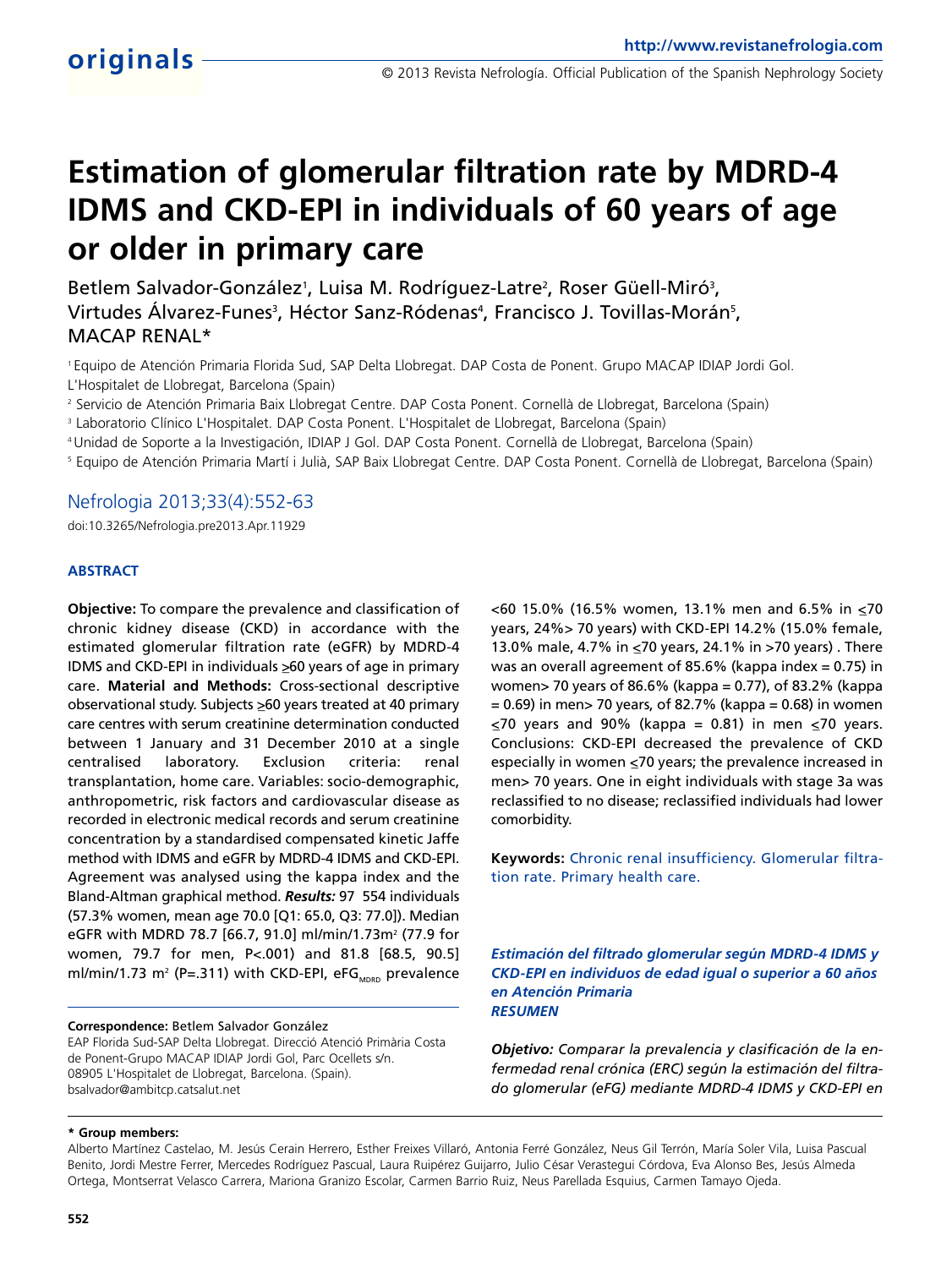*individuos >\_ 60 años en Atención Primaria. Material y métodos: Estudio observacional descriptivo transversal. Sujetos* ≥ *60 años atendidos en 40 centros de Atención Primaria con determinación de creatinina sérica realizada entre el 1 de enero y el 31 diciembre de 2010 en un único laboratorio centralizado. Criterios de exclusión: trasplante renal, atención domiciliaria. Variables: sociodemográficas, antropométricas, factores de riesgo y enfermedad cardiovascular según registro en historia clínica electrónica y concentración de creatinina sérica según el método Jaffé cinético compensado estandarizado con IDMS y eFG mediante MDRD-4 IDMS y CKD-EPI. Se analizó la concordancia mediante índice kappa y método gráfico Bland-Altman. Resultados: 97 554 individuos (57,3 % mujeres, mediana de edad 70,0 [Q1: 65,0; Q3: 77,0]). Mediana eFG con MDRD 78,7 [66,7; 91,0] ml/min/1,73 m<sup>2</sup> (77,9 en mujeres, 79,7 en varones; p < 0,001) y 81,8 [68,5; 90,5] ml/min/1,73 m<sup>2</sup> (p = 0,311)* con CKD-EPI; prevalencia eFG<sub>MDRD</sub> < 60, 15,0 % *(16,5 % en mujeres, 13,1 % en varones; 6,5 % en <\_ 70 años, 24 % > 70 años), con CKD-EPI 14,2 % (15,0 % mujeres, 13,0 % varones; 4,7 % en <\_ 70 años, 24,1 % en > 70 años). Se observó una concordancia global del 85,6 % (índice kappa = 0,75), en mujeres > 70 años del 86,6 % (kappa = 0,77), del 83,2 % (kappa = 0,69) en varones > 70 años, del 82,7 % (kappa = 0,68) en mujeres <\_ 70 años y del 90 % (kappa = 0,81) en varones <\_ 70 años. Conclusiones: CKD-EPI disminuyó la prevalencia de ERC especialmente en mujeres <\_ 70 años; la prevalencia aumentó en varones > 70 años. Uno de cada ocho individuos en estadio 3a fue reclasificado a no enfermedad; los individuos reclasificados presentaron menor comorbilidad.*

*Palabras clave: Insuficiencia renal crónica. Filtrado glomerular. Atención Primaria.*

## **INTRODUCTION**

Since the Kidney Disease Outcome Quality Initiative (KDOQI) proposed the new diagnostic criteria for chronic kidney disease (CKD) in 2002,<sup>1</sup> CKD has been the subject of multiple studies and has been recognised as a cardiovascular risk factor.2-4

The equation initially recommended for estimating the glomerular filtration rate (eGFR) was that from the MDRD (Modification of Diet in Renal Disease) study known as MDRD-4, which uses four variables (creatinine, age, sex and race) for the calculation.<sup>5</sup> Later, after standardisation of creatinine measurements, the recommended equation was the MDRD-4 IDMS equation with the same variables with the previous equation but in this instance it included a correction factor when the creatinine measurement method was shown to be traceable when compared to the isotopic dilution mass spectrometry reference method.<sup>6</sup> The most important limitations when using this method are systematic

imprecision and underestimation when the eGFR values are higher than 60ml/min/1.73m<sup>2</sup>.

Later, a modification of the MDRD equation, the Chronic Kidney Disease Epidemiology Collaboration (CKD-EPI),<sup>8</sup> showed a reduction in the bias from the MDRD-4 IDMS equation with improvement in overall imprecision, especially significant in the range of values between 60-  $89$ ml/min/1.73 m<sup>2</sup>; the CKD-EPI equation may replace the MDRD-4 IDMS equation in routine clinical practice in the future. $9-12$ 

The objective of this article is to compare the prevalence and classification by CKD stages, according to GFR, using the MDRD-4 IDMS and CKD-EPI equations in individuals aged 60 years or older in Primary Care (PC) and to study the differences according to age and sex, as well as an analysis of the concordance between the two equations.

This study is performed within the framework of a three-year prospective cohort study with the objective of quantifying the risk associated with the decrease in eGFR, calculated by MDRD-4 IDMS and CKD-EPI, in the incidence of cardiovascular events in our area.

## **MATERIAL AND METHOD**

#### **Design**

Observational cross-sectional descriptive study at baseline of a prospective three-year follow-up cohort study.

### **Subjects**

**Inclusion criteria:** Individuals ≥60 years seen in 40 PC centres in the Barcelona metropolitan area who are covered within the Costa de Ponent Primary Care Area (Southern Metropolitan District of the Health Institute of Catalonia) with serum creatinine measurements between January 1 and December 31, 2010.

**Exclusion criteria:** individuals with renal transplant or those included in the home health program according to their electronic medical record (EMR).

## **Variables**

Sociodemographic and anthropometric variables, coded cardiovascular disease diagnoses (ischaemic heart disease, cerebral vascular accident, peripheral arterial disease, heart failure and atrial fibrillation) and cardiovascular risk factors (hypertension [HTN], diabetes mellitus [DM] and dyslipidaemia) were extracted from the EMR.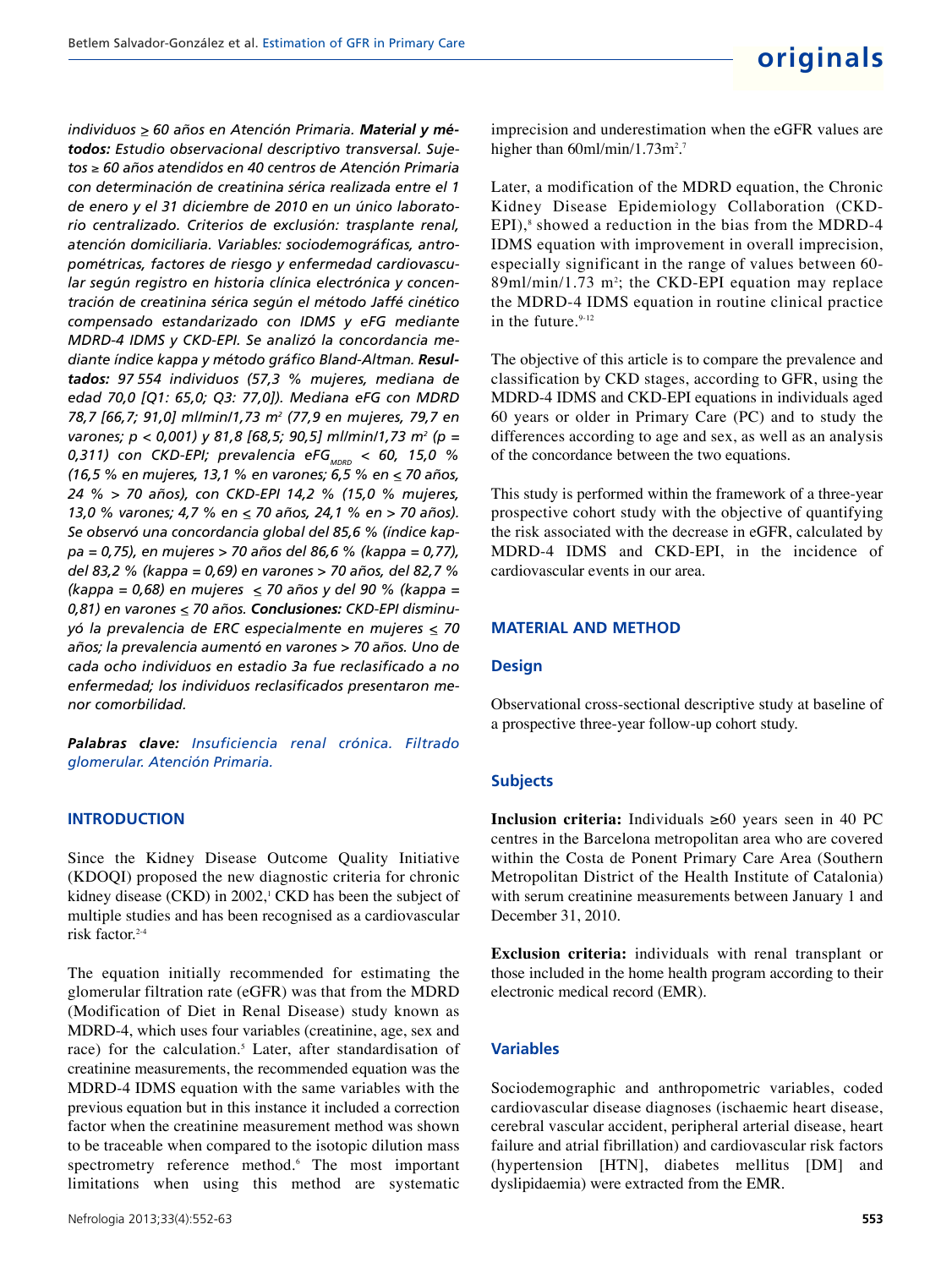## **Evaluation of renal function**

The serum creatinine level was measured by a single laboratory using the standardized Jaffe compensated kinetic method regarding the IDMS reference method.<sup>13</sup> The eGFR was carried out using two equations, MDRD-4 IDMS and CKD-EPI, without correction for race, not available. In individuals with more than one serum creatinine measurement, the last measurement was chosen.

MDRD-4 IDMS equation:

eGFR =175 x (creatinine/88.4)<sup>-1,154</sup> x (age)<sup>-0,203</sup> x (0.742 if female) x (1.210 if black race)

CKD-EPI equation:

**For females:**

If creatinine  $\leq 62 \mu$  mol/l, eGFR = 144 x ([creatinine/88.4/0.7]-0,329) x 0.993age

If creatinine >62 $\mu$ mol/l, eGFR = 144 x ([creatinine/88.4/0.7]-1,209) x 0.993age

**For males:**

If creatinine  $\leq 80 \mu$ mol/l, eGFR = 141 x ([creatinine/88.4/0.9]-0.411) x 0.993age

## **Table 1.** Global individual characteristics by sex.

If creatinine >80 $\mu$ mol/l, eGFR = 141 x ([creatinine/88.4/0.9] $\tau$ <sup>1.209</sup>) x 0.993<sup>age</sup>

The eGFR stages were classified based on the revised criteria of the Kidney Disease Improving Global Outcomes (KDIGO) foundation.<sup>14</sup>

## **Statistical analysis**

The continuous variables are described with the median and interquartile range (Quartile 1 - Quartile 3 [Q1-Q3]). Normality of the continuous variables was evaluated using normal distribution graphs (histogram, box-plot and Qplot). Qualitative variables were expressed by frequency and percentage. For comparison between sexes, the Mann-Whitney U test was used for comparing quantitative variables and the  $?$ <sup>2</sup> test was used for categorical variables. Concordance was evaluated by subgroups for age and sex, according to stages, between the two eGFR methods using the kappa coefficient and the respective 95% confidence interval. Concordance was analysed quantitatively between methods using the intraclass correlation coefficient. Once the individuals who had values greater than 90ml/min/1.73m<sup>2</sup> by MDRD-4 IDMS were excluded, the Bland-Altman graph was created to represent the differences between the two methods quantitatively. The concordance limits for the graph were fixed at 95%. The statistical package used was R version 2.14.2 (R Foundation for Statistical Computing Vienna, Austria).

|                                           | <b>Overall</b>    | <b>Females</b>    | <b>Males</b>      | P-value |
|-------------------------------------------|-------------------|-------------------|-------------------|---------|
|                                           | $(n = 97554)$     | $(n = 55921)$     | $(n = 41633)$     |         |
| Age, median [Q1;Q3]                       | 70 0 [65 0; 77 0] | 71.0 [65.0; 78.0] | 70.0 [65.0; 76.0] | < 0.001 |
| Age groups, n (%)                         |                   |                   |                   | < 0.001 |
| 60-64 years                               | 22413 (23.0%)     | 12397 (22.2%)     | 10016 (24.1%)     |         |
| 65-69 years                               | 22699 (23.3%)     | 12349 (22.1%)     | 10350 (24.9%)     |         |
| 70-74 years                               | 19197 (19.7%)     | 10510 (18.8%)     | 8687 (20.9%)      |         |
| 75-79 years                               | 16453 (16.9%)     | 9593 (17.2%)      | 6860 (16.5%)      |         |
| 80-84 years                               | 10229 (10.5%)     | 6450 (11.5%)      | 3779 (9.08%)      |         |
| > 84 years                                | 6563 (6.73%)      | 4622 (8.27%)      | 1941 (4.66%)      |         |
| Hypertension, n (%)                       | 58016 (59.5%)     | 34301 (61.3%)     | 23715 (57.0%)     | < 0.001 |
| D. Mellitus, n (%)                        | 24651 (25.3%)     | 12447 (22.3%)     | 12204 (29.3%)     | < 0.001 |
| Dyslipidaemia, n (%)                      | 80901 (82.9%)     | 48116 (86.0%)     | 32785 (78.7%)     | < 0.001 |
| BMI > 30, n $(\frac{9}{6})^{\frac{1}{a}}$ | 27880 (40.2%)     | 17538 (44.9%)     | 10342 (34.0%)     | < 0.001 |
| Ischaemic heart disease, n (%)            | 5838 (5.98%)      | 2031 (3.63%)      | 3807 (9.14%)      | < 0.001 |
| Cerebral vascular accident, n (%)         | 5970 (6.12%)      | 2925 (5.23%)      | 3045 (7.31%)      | < 0.001 |
| Peripheral arterial disease, n (%)        | 2488 (2.55%)      | 724 (1.29%)       | 1764 (4.24%)      | < 0.001 |
| Heart failure, n (%)                      | 4428 (4.54%)      | 2680 (4.79%)      | 1748 (4.20%)      | < 0.001 |
| Atrial fibrillation, n (%)                | 6213 (6.37%)      | 3331 (5.96%)      | 2882 (6.92%)      | < 0.001 |
| DMI: Dody more index                      |                   |                   |                   |         |

BMI: Body mass index.

<sup>a</sup> Variable excluded in subsequent analysis due to losses >20%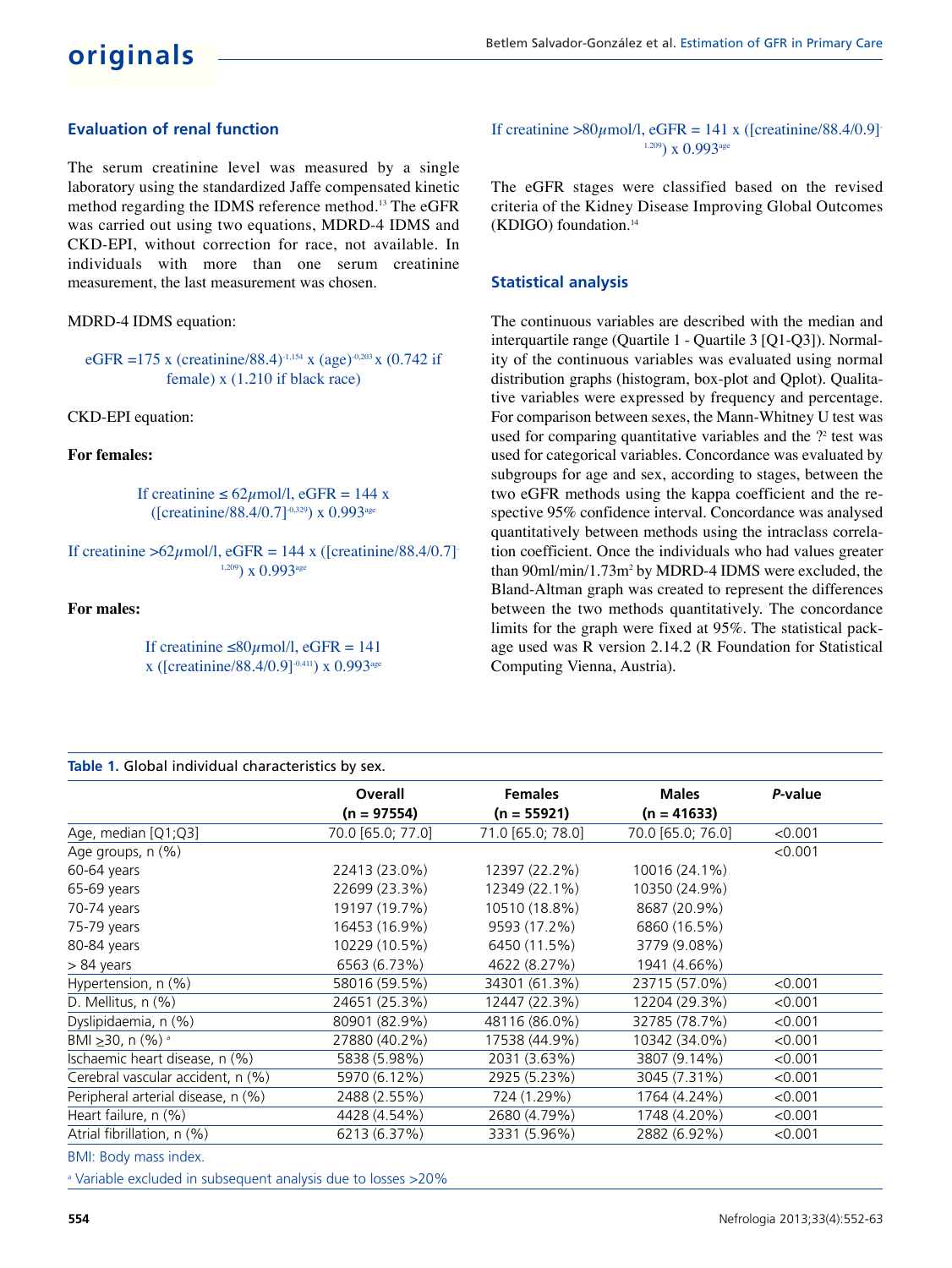The study was approved by the Jordi Gol Primary Care Research Institute Ethics Committee (IDIAP Jordi Gol).

## **RESULTS**

Of the 189 148 individuals  $\geq 60$  years of age who were assigned to the PC centres, 175 867 were seen. This number decreased to 170 m. A serum creatinine level performed between 1 January and 31 December 2010 was available in 97 554 individuals and these were included in the study.

The characteristics of all individuals included in the study are shown in Table 1 by sex. The median of age in our population was 70 years (Q1: 65.0; Q3: 77.0). Women, who made up 57.3% of all individuals, were older and had a higher prevalence of HTN, dyslipidaemia, obesity and heart failure (*P*<.001); men had a higher prevalence of DM, ischemic heart disease, cerebrovascular accident, peripheral arterial disease and atrial fibrillation (*P*<.001).

Table 2 shows the creatinine and eGFR results according to the two equations, MDRD-4 IDMS and CKD-EPI, of all individuals grouped by sex and by age subgroups  $(\leq 70$  years and >70 years). The median creatinine level was significantly lower in women when compared to men: 65 and 83 $\mu$ mol/l, respectively (*P*<.001). The global median eGFR was higher when the CKD-EPI equation was used than it was with the MDRD-4 IDMS:  $81.8 \text{ y } 78.7 \text{ml/min} / 1,73 \text{m}^2$ , respectively. The same tendency was seen overall by sex and in individuals that were 70 years of age or lower, but not in men over 70 years of age. When comparing women to men, when the MDRD-4 IDMS equation was used, the median eGFR was lower in women, 77.9 and 79.7, respectively (*P*<.001) with no significant differences with the CKD-EPI equation (0.311).

| Table 2. Glomerular filtration rate characteristics based on estimating methodology by sex, age and globally. |  |  |  |
|---------------------------------------------------------------------------------------------------------------|--|--|--|
|---------------------------------------------------------------------------------------------------------------|--|--|--|

|                              | Overall            | <b>Females</b>    | <b>Males</b>      | P-value |
|------------------------------|--------------------|-------------------|-------------------|---------|
|                              | $(n = 97554)$      | $(n = 55921)$     | $(n = 41633)$     |         |
| Creatinine, median [Q1; Q3]  | 73.0 [62.0; 86.0]) | 65.0 [57.0; 75.0] | 83 [73.0; 95.0]   | < 0.001 |
| eGFR-MDRD, median [Q1; Q3]   | 78.7 [66.7; 91.0]  | 77.9 [65.7; 90.2] | 79.7 [68.1; 91.8] | < 0.001 |
| eGFR-MDRD cat. n (%)         |                    |                   |                   | < 0.001 |
| > 90                         | 25 888 (26.5 %)    | 14 218 (25.4 %)   | 11 670 (28.0 %)   |         |
| $\ge 60$ y < 90              | 57 004 (58.4 %)    | 32 466 (58.1 %)   | 24 538 (58.9 %)   |         |
| $\geq$ 45 y < 60             | 10 720 (11.0 %)    | 6653 (11.9 %)     | 4067 (9.77 %)     |         |
| $\geq$ 30 y < 45             | 3270 (3.35 %)      | 2166 (3.87 %)     | 1104 (2.65 %)     |         |
| $\geq$ 15 y < 30             | 600 (0.62 %)       | 385 (0.69 %)      | 215 (0.52 %)      |         |
| < 15                         | 72 (0.07 %)        | 33 (0.06 %)       | 39 (0.09 %)       |         |
| eFG-CKD-EPI, median [C1; C3] | 81.8 [68.5; 90.5]  | 81.7 [68.0; 90.8] | 81.9 [69.2; 90.0] | 0.311   |
| eGFR-CKD-EPI cat. n (%)      |                    |                   |                   | < 0.001 |
| > 90                         | 25 849 (26 5 %)    | 15 376 (27.5 %)   | 10 473 (25.2 %)   |         |
| $\geq 60$ and $< 90$         | 57 886 (59.3 %)    | 32 148 (57.5 %)   | 25 738 (61.8 %)   |         |
| $\geq$ 45 and < 60           | 9591 (9.83 %)      | 5701 (10.2 %)     | 3890 (9.34 %)     |         |
| $\geq$ 30 and $<$ 45         | 3430 (3.52 %)      | 2212 (3.96 %)     | 1218 (2.93 %)     |         |
| $\geq$ 15 and < 30           | 707 (0.72 %)       | 439 (0.79 %)      | 268 (0.64 %)      |         |
| < 15                         | 91 (0.09 %)        | 45 (0.08 %)       | 46 (0.11 %)       |         |
| $>$ 70 years n $(\%)$        | $n = 47.578$       | $n = 28.636$      | $n = 18.942$      |         |
| MDRD, median [Q1;Q3]         | 73.1 [60.6; 86.0]  | 72.0 [59.3; 85.0] | 74.7 [62.5; 87.2] | < 0.001 |
| CKD-EPI, median [Q1;Q3]      | 74.0 [60.5; 84.5]  | 73.5 [59.7; 84.7] | 74.7 [61.7; 84.4] | < 0.001 |
| $eGFR-MDRD < 60$             | 11 408 (24.0 %)    | 7490 (26.2 %)     | 3918 (20.7 %)     | < 0.001 |
| $eGFR-CKD-EPI < 60$          | 11 488 (24.1 %)    | 7267 (25.4 %)     | 4221 (22.3 %)     | < 0.001 |
| $\leq$ 70 years n (%)        | $n = 49.976$       | $n = 27.285$      | $n = 22.691$      |         |
| MDRD, median [Q1;Q3]         | 83.1 [72.6; 94.4]  | 82.8 [72.6; 94.2] | 83.2 [72.8; 94.4] | 0.040   |
| CKD-EPI, median [Q1;Q3]      | 88.6 [77.2; 94.1]  | 89.4 [78.3; 94.7] | 87.4 [76.0; 93.2] | < 0,001 |
| $eGFR\text{-}MDRD < 60$      | 3254 (6.51 %)      | 1747 (6.40 %)     | 1507 (6.64 %)     | 0.290   |
| $eGFR-CKD-EPI < 60$          | 2331 (4.66 %)      | 1130 (4.14 %)     | 1201 (5.29 %)     | < 0.001 |

CKD-EPI: Chronic Kidney Disease Epidemiology Collaboration; eGFR: estimated glomerular filtration rate; MDRD: Modification of Diet in Renal Disease.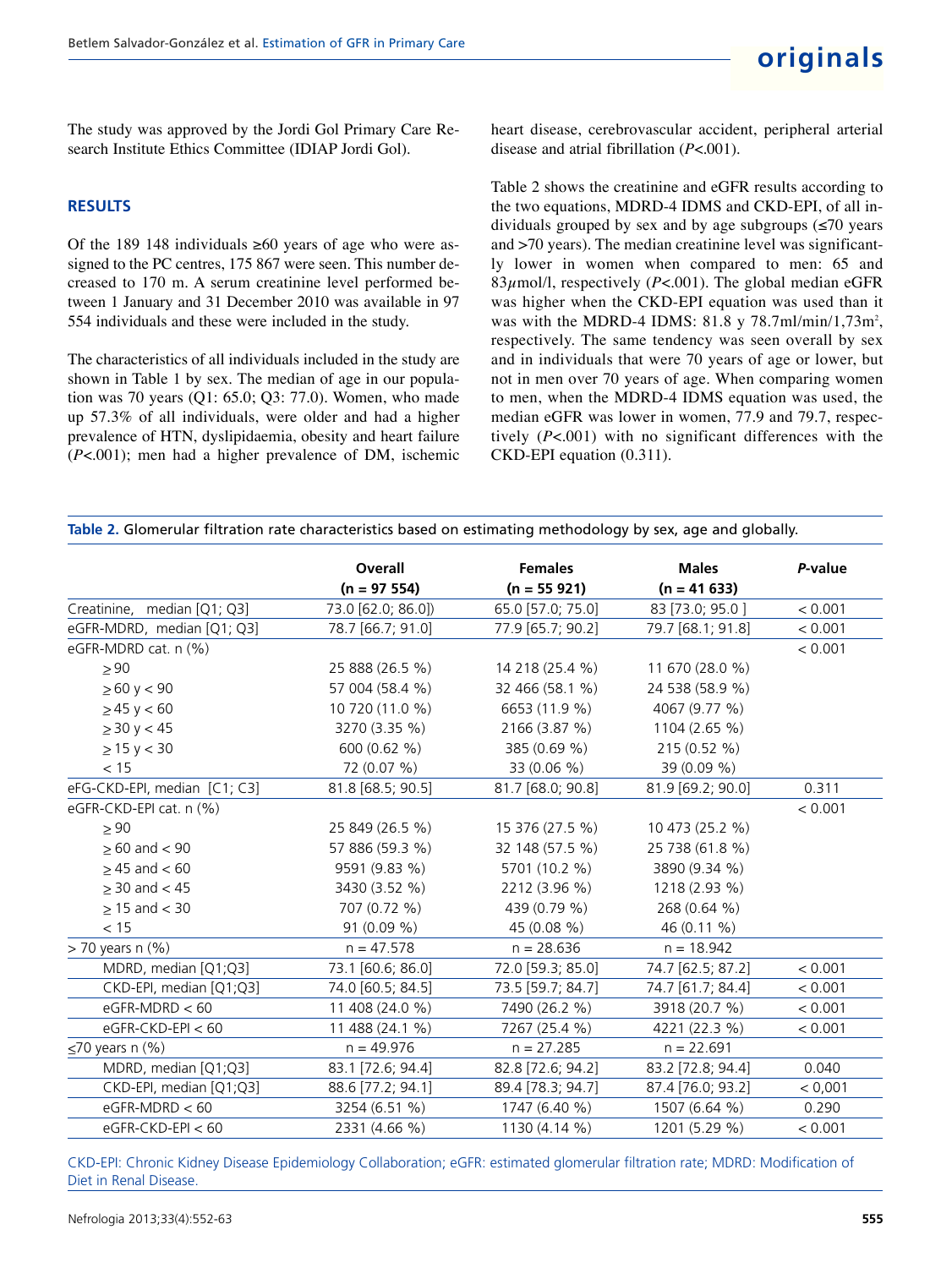**Table 3.** Classification of the sample analysed, taking the MDRD4-IDMS method as a reference, between the different categories for estimating glomerular filtration rate according to CKD-EPI. Classification based on the revised KDIGO guideline. The results are shown.

| <b>Classified</b> <sup>a</sup> | <b>CCI</b> <sup>b</sup> | <b>Classified</b><br>equally | Kappa                | $\geq 90(1)$             |                    | 60-89 (2) 45-59 (3a) 30-44 (3b) |                  | $15-29(4)$        | < 15(5)                                             |
|--------------------------------|-------------------------|------------------------------|----------------------|--------------------------|--------------------|---------------------------------|------------------|-------------------|-----------------------------------------------------|
| <b>Overall</b>                 | 0.914                   | 83 549<br>(85.6 %)           | 0.75<br>(0.74; 0.75) |                          |                    |                                 |                  |                   |                                                     |
| Same                           |                         |                              |                      | 20 135<br>(77.8 %)       | 50 764<br>(89.1 %) | 8964<br>(83.6 %)                | 3038<br>(92.9 %) | 576<br>(96.0 %)   | 72<br>(100 %)                                       |
| Higher                         |                         |                              |                      | $\overline{\phantom{a}}$ | 5714               | 1369                            | 101              | 5                 | 0                                                   |
| Lower                          |                         |                              |                      | 5753                     | (10.0 %)<br>526    | (12.8 %)<br>387                 | (3.09 %)<br>131  | $(0.83\% )$<br>19 | $\overline{\phantom{a}}$                            |
|                                | 0.913                   | 15 761                       | 0.69                 | (22.2 %)                 | $(0.92\% )$        | (3.61 %)                        | $(4.01\% )$      | (3.17 %)          |                                                     |
| Men $> 70$                     |                         | (83.2 %)                     | (0.68; 0.70)         |                          |                    |                                 |                  |                   |                                                     |
| Same                           |                         |                              |                      | 1339                     | 10785              | 2598                            | 858              | 159               | 22                                                  |
|                                |                         |                              |                      | (34.2 %)                 | (97.1 %)           | (92.3 %)                        | (93.7 %)         | (95.8 %)          | (100 %)                                             |
| Higher                         |                         |                              |                      |                          | 0                  | 24<br>(0.85 %)                  | 0                | 0                 | 0                                                   |
| Lower                          |                         |                              |                      | 2573                     | 327                | 192                             | 58               | $\overline{7}$    | $\hspace{0.05cm} -\hspace{0.05cm} -\hspace{0.05cm}$ |
|                                |                         |                              |                      | (65.8 %)                 | $(2.94\% )$        | (6.82 %)                        | (6.33 %)         | (4.22 %)          |                                                     |
| Men $<$ 70                     | 0.896                   | 20 4 23<br>(90.0 %)          | 0.81<br>(0.81; 0.82) |                          |                    |                                 |                  |                   |                                                     |
| Same                           |                         |                              |                      | 7476                     | 11768              | 947                             | 167              | 48                | 17                                                  |
|                                |                         |                              |                      | (96.4 %)                 | (87.7 %)           | (75.6 %)                        | (88.8 %)         | (98.0 %)          | (100 %)                                             |
| Higher                         |                         |                              |                      | $\overline{\phantom{a}}$ | 1658               | 306                             | 18               | $\mathbf{1}$      | $\overline{0}$                                      |
|                                |                         |                              |                      |                          | (12.3 %)           | (24.4 %)                        | (9.57 %)         | (2.0 %)           |                                                     |
| Lower                          |                         |                              |                      | 282<br>(3.63 %)          | 0                  | 0                               | $3(1.60\%)$      | $\Omega$          | $\overline{\phantom{a}}$                            |
| Females $> 70$                 | 0.923                   | 24 808                       | 0.77                 |                          |                    |                                 |                  |                   |                                                     |
|                                |                         | (86.6 %)                     | (0.76; 0.78)         |                          |                    |                                 |                  |                   |                                                     |
| Same                           |                         |                              |                      | 2253                     | 15 7 96            | 4542                            | 1851             | 339               | 27                                                  |
|                                |                         |                              |                      | (43.7 %)                 | (98.8 %)           | (88.0 %)                        | (94.8 %)         | (96.6 %)          | (100 %)                                             |
| Higher                         |                         |                              |                      |                          | $\mathbf 0$        | 422                             | 32               | $\mathbf{0}$      | 0                                                   |
|                                |                         |                              |                      |                          |                    | $(8.18\%)$                      | (1.64 %)         |                   |                                                     |
| Lower                          |                         |                              |                      | 2898                     | 199                | 195                             | 70               | 12                | $-$                                                 |
|                                |                         |                              |                      | (56.3 %)                 | (1.24 %)           | (3.78 %)                        | (3.58 %)         | (3.42 %)          |                                                     |
| Females $\leq 70$              | 0.867                   | 22 557<br>(82.7 %)           | 0.68<br>(0.68; 0.69) |                          |                    |                                 |                  |                   |                                                     |
| Same                           |                         |                              |                      | 9067                     | 12 415             | 877                             | 162              | 30                | 6                                                   |
|                                |                         |                              |                      | (100 %)                  | (75.4 %)           | (58.7 %)                        | (76.1 %)         | (88.2 %)          | (100 %)                                             |
| Higher                         |                         |                              |                      |                          | 4056               | 617                             | 51               | $\overline{4}$    | $\Omega$                                            |
|                                |                         |                              |                      |                          | (24.6 %)           | (41.3 %)                        | (23.9 %)         | (11.8 %)          |                                                     |
| Lower                          |                         |                              |                      | $\Omega$                 | 0                  | 0                               | $\Omega$         | 0                 |                                                     |
|                                |                         |                              |                      |                          |                    |                                 |                  |                   |                                                     |

Higher (lower): values in the estimation.

**b** Intraclass correlation coefficient between CKD-EPI and MDRD4-IDMS.

Conversely, when comparing the median eGFR by CKD-EPI by sex, stratified by age subgroups ( $\leq$ 70 years and  $>$ 70 years), there were significant differences with higher values for younger women (*P*<.001) and older men (*P*<.001).

The overall prevalence of eGFR  $<60$  decreased from 15% when the MDRD-4 IDMS equation was applied to 14.2% with CKD-EPI. The decreased was primarily due to women, where it went from 16.5% to 15%, with hardly any

variation in men (from 13.1% to 13%, respectively). In individuals older than 70 years of age, the overall prevalence of eGFR <60 was similar with both equations. However, a contrary tendency was detected by sex: it decreased in women from 26.2% to 25.4% and increased in men from 20.7% to 22.3%. A decreased was seen in the distribution by stages with CKD-EPI in stage 3a from 11% to 9.8%, especially in women, and a slight increase was seen in more severe stages.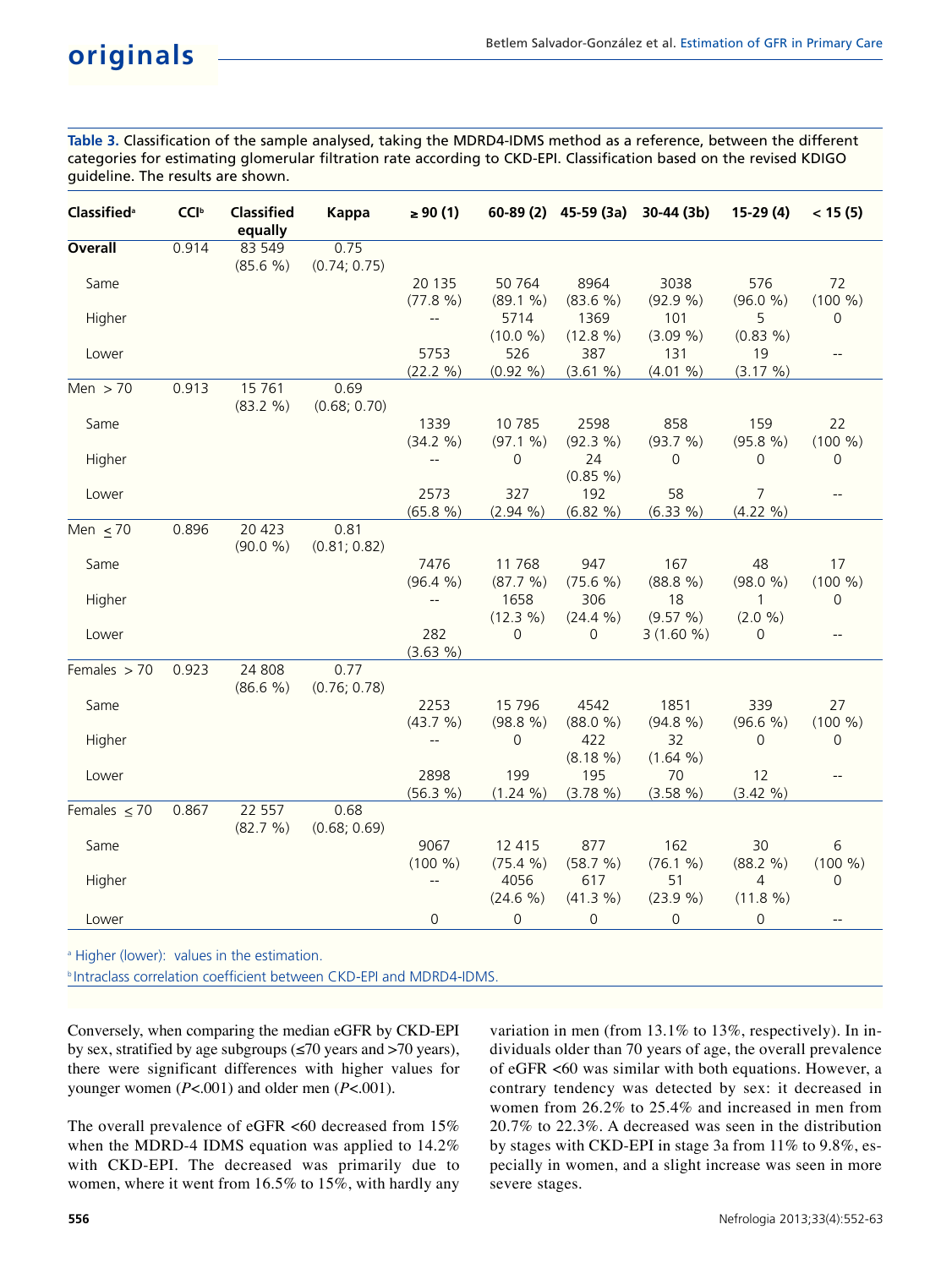When comparing the classification of individuals by eGFR stage, taking the MDRD-4 IDMS as a reference, the overall percentage of concordance was 85.6% with a kappa coefficient of 0.75 (0.74; 0.75) (Table 3). The percentage that coincided was greater in stages 4 and 5 and less in stages 1 and 3a. When stratifying by sex and age, greater concordance was observed in the subgroup of men 70 years of age or less with a kappa coefficient of 0.81 (0.81; 0.82) and least in the subgroup of women with the same age interval, which had a kappa coefficient of 068 (0.68; 0.69). Concordance was lower in all subgroups in stage 3a than in 3b, 4 and 5; the low coincidence in stage 1 was only observed in men and women older than 70 years.

In stage 3a, the greatest discrepancy was found in the 70 years and under age subgroup, where 41.3% of women and 24.4% of men were reclassified to stage 2.

When studying the characteristics of the individuals reclassified to no disease (stage 3a by MDRD-4 IDMS and stage 2 by CKD-EPI), a greater percentage of younger women with a lower incidence of risk factors and cardiovascular disease were observed (Table 4) with statistically significant differences. The same was observed in the subgroups of individuals that went from stage 3b by MDRD-4 IDMS to stage 3a by CKD-EPI, but statistically significant differences were only seen for age, sex, HTN and heart failure (Table 5).

Figure 1 shows the concordance between methods using a dispersion graph and the Bland-Altman graph stratified by sex for individuals 70 years of age and under and MDRD-4 IDMS eGFR values less than 90ml/min/1.73m<sup>2</sup>. The dispersion graph shows that both men and women had greater overall values on CKD-EPI. The observed values were clearly higher than those expected for equality of the values between equations. Women had slightly greater values compared to men. The Bland–Altman graph revealed that the mean overall differences between equations was 4.5 units greater in the CKD-EPI estimation with 95% agreement limits that fluctuated from 8.3 to 0.63ml/min/1.73m<sup>2</sup> (greater in CKD-EPI). As the eGFR increased, the differences between equations increased in favour of the CKD-EPI method. Figure 2 shows the same analysis for individuals over 70 years of age, also stratified by sex. The dispersion graph between equations revealed how the two types of estimations had similar values for both men and women given that the observed and expected values were very similar. Women had values that were slightly higher than those of men with regards to the CKD-EPI equation. For the Bland-Altman graph, the mean of the differences between equations for all individuals was 0; indicating no average systematic variability. The concordance limits were observed between 4.3 and -4.3ml/min/1.73m<sup>2</sup>. This graph also shows how the variability between equations grew with the increase in eGFR.

|                                    | <b>CKD-EPI</b>   |                  |                  |         |  |  |
|------------------------------------|------------------|------------------|------------------|---------|--|--|
|                                    | $60-89(2)$       | 45-59 (3a)       | 30-44 (3b)       | P-value |  |  |
|                                    | $(n = 1369)$     | $(n = 8964)$     | $(n = 387)$      |         |  |  |
| Age, median [Q1;Q3]                | 67.0 [64.0;72.0] | 77.0 [72.0;82.0] | 86.0 [82.0;89.0] | < 0.001 |  |  |
| Males, $n$ (%)                     | 330 (24.1%)      | 3545 (39.5%)     | 192 (49.6%)      | < 0.001 |  |  |
| Age groups, n (%)                  |                  |                  |                  | < 0.001 |  |  |
| 60-64 years                        | 404 (29.5%)      | 486 (5.42%)      | $0(0.00\%)$      |         |  |  |
| 65-69 years                        | 440 (32.1%)      | 1019 (11.4%)     | $0(0.00\%)$      |         |  |  |
| 70-74 years                        | 309 (22.6%)      | 1620 (18.1%)     | $7(1.81\%)$      |         |  |  |
| 75-79 years                        | 183 (13.4%)      | 2371 (26.5%)     | 32 (8.27%)       |         |  |  |
| 80-84 years                        | 33 (2.41%)       | 1956 (21.8%)     | 128 (33.1%)      |         |  |  |
| $> 84$ years                       | $0(0.00\%)$      | 1512 (16.9%)     | 220 (56.8%)      |         |  |  |
| HTN, $n$ $%$                       | 868 (63.4%)      | 7156 (79.8%)     | 329 (85.0%)      | < 0.001 |  |  |
| D. Mellitus, n (%)                 | 323 (23.6%)      | 2634 (29.4%)     | 124 (32.0%)      | < 0.001 |  |  |
| Dyslipidaemia, n (%)               | 1211 (88.5%)     | 7356 (82.1%)     | 287 (74.2%)      | < 0.001 |  |  |
| BMI ≥ 30, n $(\%)$                 | 451 (46.2%)      | 2720 (42.1%)     | 76 (29.3%)       | < 0.001 |  |  |
| Ischaemic heart disease, n (%)     | 76 (5.55%)       | 866 (9.66%)      | 58 (14.99%)      | < 0.001 |  |  |
| Cerebral vascular accident, n (%)  | 72 (5.26%)       | 838 (9.35%)      | 50 (12.92%)      | < 0.001 |  |  |
| Peripheral arterial disease, n (%) | 35 (2.56%)       | 347 (3.87%)      | 25 (6.46%)       | 0.001   |  |  |
| Heart failure, n (%)               | 65 (4.75%)       | 841 (9.38%)      | 57 (14.7%)       | < 0.001 |  |  |
| Atrial fibrillation, n (%)         | 80 (5.84%)       | 1049 (11.7%)     | 65 (16.8%)       | < 0.001 |  |  |

**Table 4.** Characteristics of the individuals by CKD-EPI stage, for individuals in stage 45-59 (3a) for MDRD-4 IDMS

CKD-EPI: Chronic Kidney Disease Epidemiology Collaboration; DM: diabetes mellitus; HTN: hypertension; BMI: body mass index.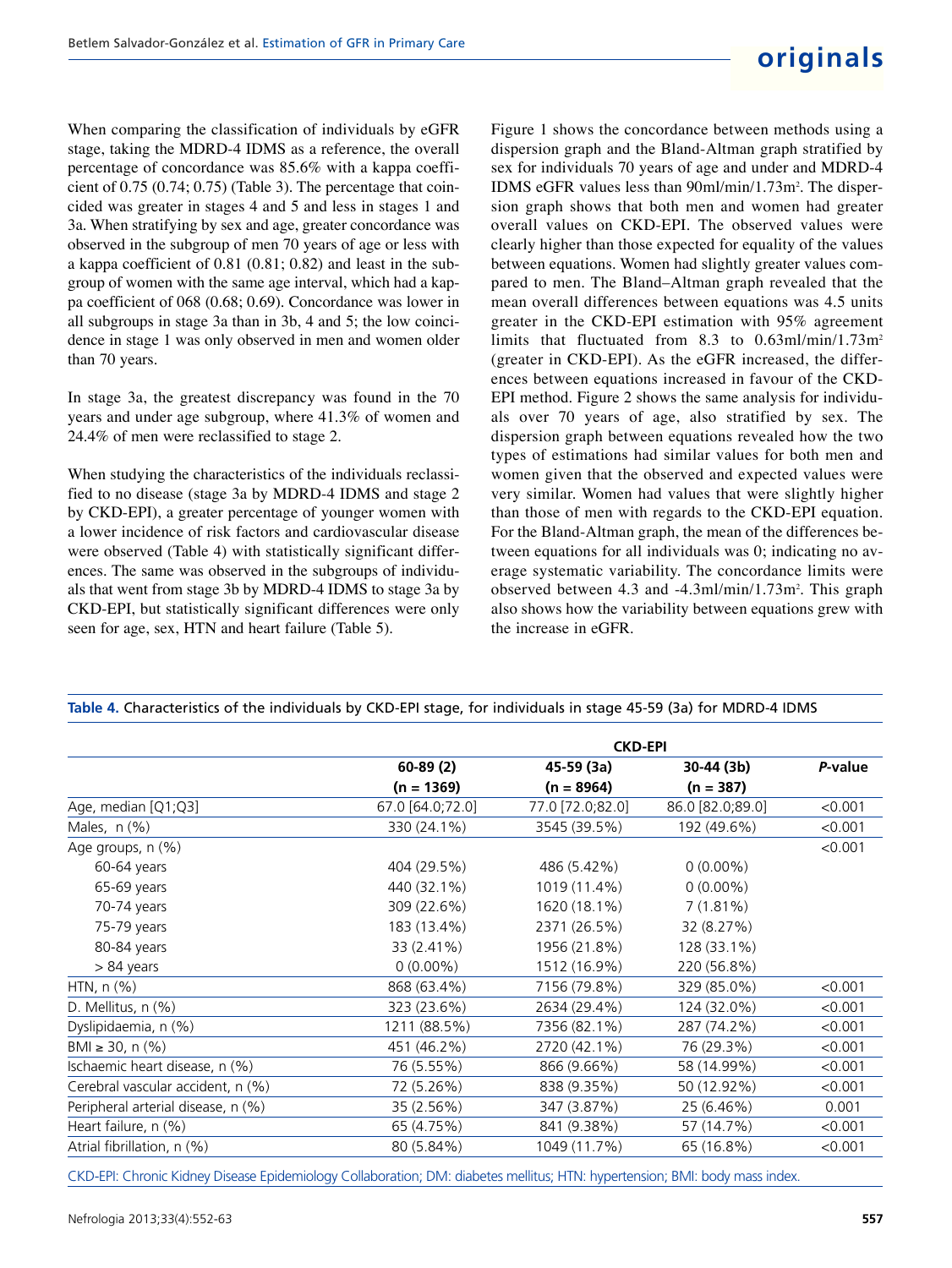**Table 5.** Characteristics of the individuals according to CKD-EPI stage, for individuals in stage 30-44 (3b) for MDRD-4 IDMS

| <b>CKD-EPI</b>   |                  |                  |         |  |
|------------------|------------------|------------------|---------|--|
| 45-59 (3a)       | 30-44 (3b)       | 15-29 (4)        | P-value |  |
| $(n = 101)$      | $(n = 3038)$     | $(n = 131)$      |         |  |
| 67.0 [63.0;72.0] | 80.0 [75.0;85.0] | 84.0 [80.0;88.0] | < 0.001 |  |
| 18 (17.8%)       | 1025 (33.7%)     | 61 (46.6%)       | < 0.001 |  |
|                  |                  |                  | < 0.001 |  |
| 33 (32.7%)       | 93 (3.06%)       | $0(0.00\%)$      |         |  |
| 30 (29.7%)       | 180 (5.92%)      | $0(0.00\%)$      |         |  |
| 25 (24.8%)       | 395 (13.0%)      | $8(6.11\%)$      |         |  |
| 13 (12.9%)       | 709 (23.3%)      | 19 (14.5%)       |         |  |
| $0(0.00\%)$      | 812 (26.7%)      | 40 (30.5%)       |         |  |
| $0(0.00\%)$      | 849 (27.9%)      | 64 (48.9%)       |         |  |
| 70 (69.3%)       | 2627 (86.5%)     | 109 (83.2%)      | < 0.001 |  |
| 29 (28.7%)       | 1072 (35.3%)     | 40 (30.5%)       | 0.223   |  |
| 91 (90.1%)       | 2475 (81.5%)     | 98 (74.8%)       | 0.012   |  |
| 32 (43.8%)       | 940 (43.6%)      | 30 (37.0%)       | 0.499   |  |
| $9(8.91\%)$      | 344 (11.32%)     | 16 (12.21%)      | 0.71    |  |
| $6(5.94\%)$      | 362 (11.92%)     | 16 (12.21%)      | 0.18    |  |
| 2(1.98%)         | 171 (5.63%)      | 11 (8.40%)       | 0.11    |  |
| $8(7.92\%)$      | 484 (15.9%)      | 31 (23.7%)       | 0.005   |  |
| $7(6.93\%)$      | 455 (15.0%)      | 16 (12.2%)       | 0.058   |  |
|                  |                  |                  |         |  |

CKD-EPI: Chronic Kidney Disease Epidemiology Collaboration; DM: diabetes mellitus; HTN: hypertension; BMI: body mass index.

## **DISCUSSION**

In our population of individuals 60 years of age or older or those who were seen more in PC, the eGFR calculation by CKD-EPI decreased the overall percentage of eGFR <60 by 5.3% in relative terms (from 15 to 14.2%). The greatest decrease occurred in women 70 years of age or younger (reduction of 35%) and in least occurred in women >70 years of age (3%); the prevalence increased by 7.7% in men >70 years. The decrease in prevalence obtained with CKD-EPI was concentrated in stage 3a, with a slight increase in the remaining stages. 1.4% of individuals were reclassified to no disease ( $eGFR > 60$ ), all of whom were from stage 3a. This represents 12.8% of individuals in this stage. The reclassification had a particular impact on individuals younger than 70 years of age (33.6% of individuals in stage 3a versus 5.6% in those over 70 years of age) and more in women (41.3%) than in men (24.4%). The reclassified individuals had a lower prevalence of risk factors and cardiovascular disease.

Table 6 shows the estimated prevalences for eGFR <60 by MDRD and CKD-EPI in different studies. These reveal a reduction in overall prevalence with CKD-EPI which varies from 2% to 28% depending on the characteristics of the population.<sup>8,10,15-21</sup> The decrease is greater in study populations with lower prevalences of eGFR <60, usually in

**558**

younger subjects, which could be related to the lower baseline risk level and concordant with that seen in two populations, general and high risk, on the CKDPC metaanalysis.<sup>15</sup>

Women had a greater reduction than men and, in both sexes, the difference between the two formulas decreased with age, even observing an increase in the prevalence of eGFR <60 with CKD-EPI in men starting at 65 or 70 years of age, depending on the study.

The decrease in the prevalence of eGFR <60 observed with CKD-EPI, as with other studies, was concentrated in the milder stage, stage 3. The percentages of subjects that were reclassified with CKD-EPI from stage 3 to eGFR  $\geq 60$ varied in the different studies from 7.5% to 43.5%. In general, studies with a greater reduction in the prevalence with CKD-EPI also had more reclassification. In study 3 by Ciudades, $16$  with subjects over 65 years of age with risk factors similar to our population, the reduction in the total prevalence of eGFR <60 and reclassification to eGFR  $\geq$  60 were similar to those seen in our study.

In studies which analyse the characteristics of reclassified individuals,8,10,17-19 these were younger and with a higher proportion of women. The AKDN also presented lower comorbidity such as HTN or DM.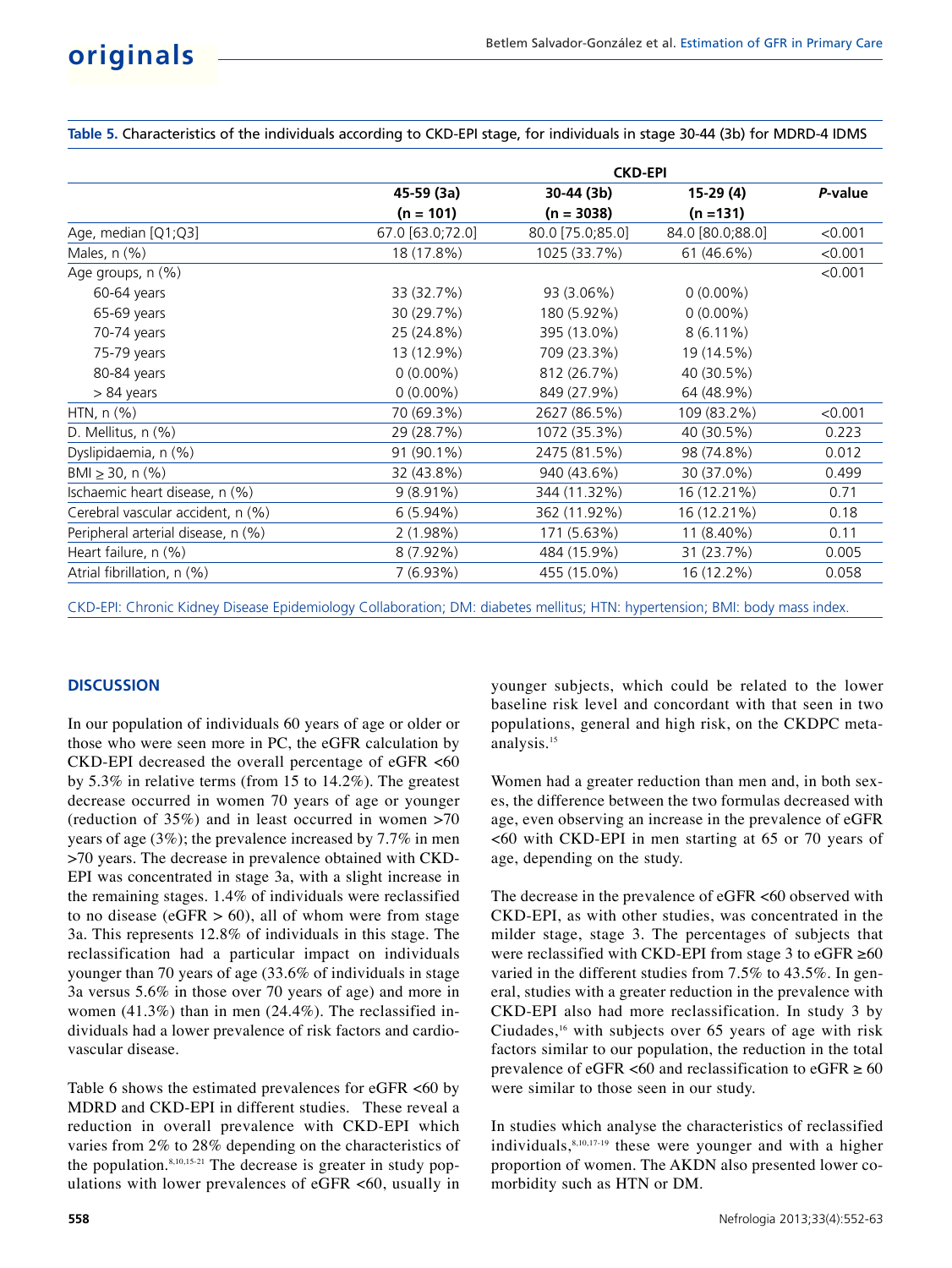## **originals**



**Figure 1.** Association between the glomerular filtration rate estimated with MDRD-4 IDMS and CKD-EPI by sex for individuals with MDRD-4 IDMS <90 and age  $\leq$ 70 years.

CKD-EPI: Chronic Kidney Disease Epidemiology Collaboration; IDMS: isotopic dilution mass spectrophotometry; MDRD: Modification of Diet in Renal Disease.

In the study by O'Callaghan<sup> $17$ </sup> in subjects under 75 years of age, including men and women, there was a net change to a higher eGFR, i.e. a lower stage. Conversely, in those over 80 years of age, the change was to a lower eGFR and worse stage. Carter *et al.*<sup>18</sup> described a lower difference in eGFR estimation between MDRD-4 IDMS and CKD-EPI at ages between 70-79 years and among the much older subjects, the CKD-EPI obtained higher estimations that MDRD-4 IDMS.

The decrease in prevalence seen in our study, though somewhat lower, is concordant with studies that used similar methodology, the same age groups and standardisation of creatinine measurement, as well as the percentage that was reclassified to stage 3.

In the studies carried out in our country, Montañes et al.<sup>22</sup> compared the use of both formulas in individuals between 18- 97 years of age seen in a nephrology-urology clinic and they also found greater concordance between both formulas in men and in those over 70 years of age. The percentage of reclassification from stage 3a to no disease was 17% overall and 34.1% in those under 70 years of age. In addition, 9.8%

of cases catalogued as stage 3b went were reclassified as 3a (18.9% in subjects <70 years of age, 24.7% in women), much greater than the 3.1% found in our study. This may be due to the differences in population with nephro-urological disease (younger and with a higher proportion of men).

Esteve Poblador et al.<sup>20</sup>, with a study population with a mean age of 73.5±8.3 years, and Elorza-Ricart *et al.*21, found a similar overall incidence of eGFR <60 in the group  $\geq 60$ , similar with both equations. In this last study, the overall percentage of reclassification from stage 3a to eGFR ≥60 of 21% was reduced to 5.7% in subjects over 70 years of age.

Our results coincide with the reviews done by Stevens *et al.* and Early *et al.*<sup>11,23</sup> in which the differences between both equations for eGFR are less significant in elderly patients than in the younger population and the differences are greater as the eGFR values increase (Figure 1 and Figure 2).

The eGFR is important for detecting CKD, evaluating the severity and rate of progression and for starting proper management. The MDRD-4 IDMS equation was developed in in-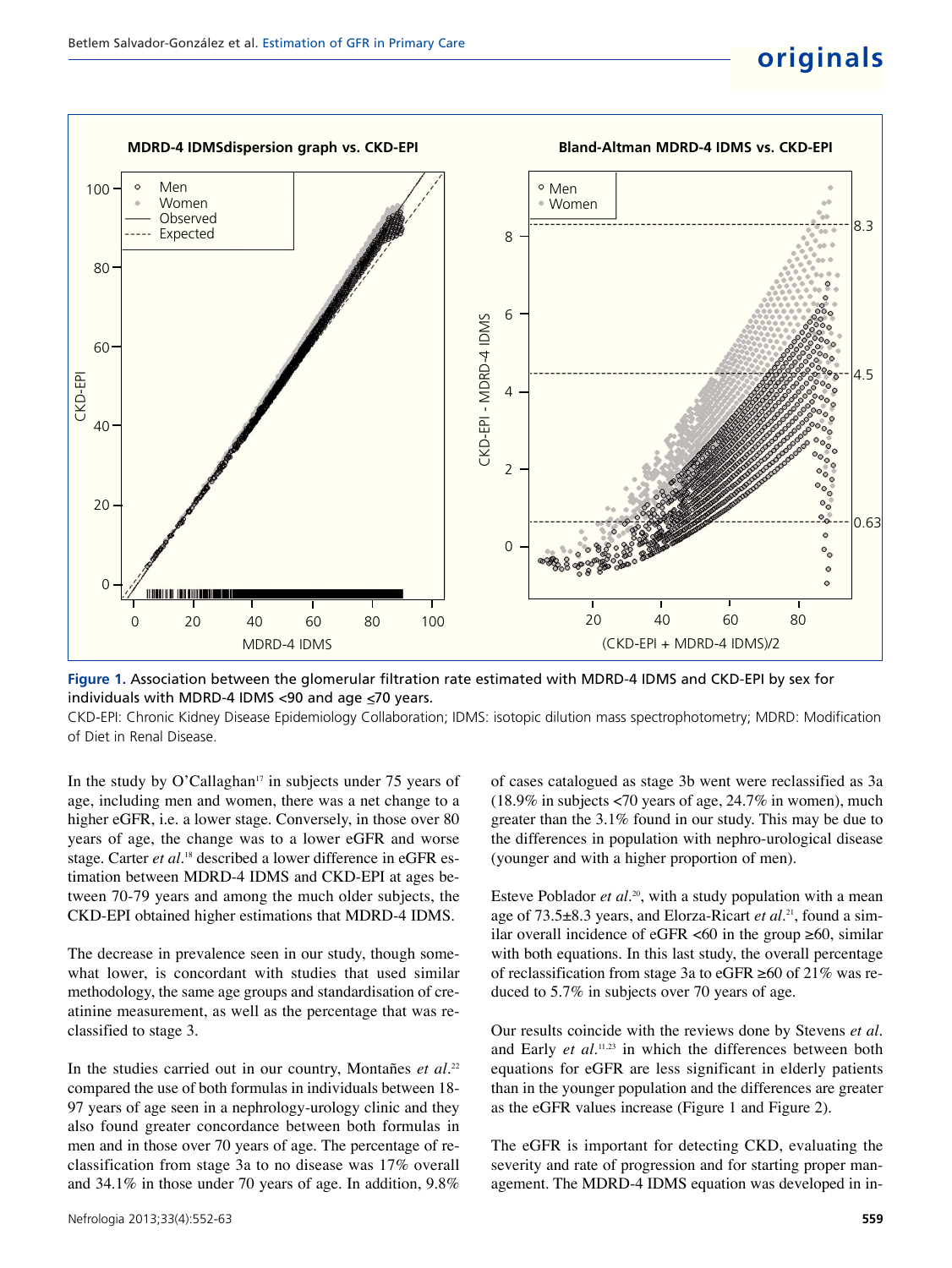## **originals**



**Figure 2.** Association between the glomerular filtration rate estimated with MDRD4-IDMS and CKD-EPI by sex for individuals with MDRD-4 IDMS <90 and age >70 years.

CKD-EPI: Chronic Kidney Disease Epidemiology Collaboration; IDMS: isotopic dilution mass spectrophotometry; MDRD: Modification of Diet in Renal Disease.

dividuals with CKD and a decrease in glomerular filtration and their greatest limitations are imprecision and systematic underestimation at high levels; in order to avoid these limitations, a new more reliable equation was sought that was as reliable as the MDRD-4 IDMS equation at values  $\langle 60 \text{ml/min}/1.73 \text{m}^2$  and more reliable at elevated values with results that were consistent across age, sex and radial subgroups. The CKD-EPI equation improves the eGFR, especially at levels greater than 60ml/min/1.73m<sup>2</sup> , but limitations in precision persist. As the authors concluded,<sup>8</sup> the CKD-EPI equation did not overcome the limitations of serum creatinine as a marker of endogenous filtration, which suggests that age, race and sex do not encompass all of the variability in the measurements not associated with eGFR from creatinine; the lower bias of the CKD-EPI equation versus the MDRD-4 IDMS equation would decrease false positive diagnoses for CKD but not in all subgroups, including those over 70 years of age.

The decrease in eGFR is an established risk factor for cardiovascular disease, death and end-stage kidney disease and is important to determine which formula best determines this risk. In the ARIC and AusDiab studies<sup>9,10</sup>, the CKD-EPI equation was associated with a better prognostic classification when compared with MDRD-4 IDMS in individuals of medium age for overall mortality, cardiovascular episode and end-stage kidney disease. In the CKDPC<sup>15</sup> meta-analysis, improvement in reclassification was positive in the majority of subgroups defined by age  $\left| \right|$ and ≥65), sex, race/ethnicity (whites, Asians and blacks) and the presence or absence of DM and HTN. The results of the cohorts with CKD and high risk showed a high consistency with the general population, which is why one can conclude that CKD-EPI classifies fewer individuals with CKD and more reliably categorizes the risk of mortality and end-stage CKD than the MDRD equation in a wide range of populations.

The CKD-EPI equation was developed and validated in a population with a low percentage of women over 70 years of age and its results in this subgroup are scarce and controversial. In the 3C study,<sup>16</sup> in subjects over 65 years of age, the estimation of excess risk associated with the decrease in eGFR was similar with the MDRD-4 IDMS and CKD-EPI equations. Conversely, in the NHANES study,<sup>24</sup> the CKD-EPI equation improved the risk classification in individuals, especially in those over 65 years of age.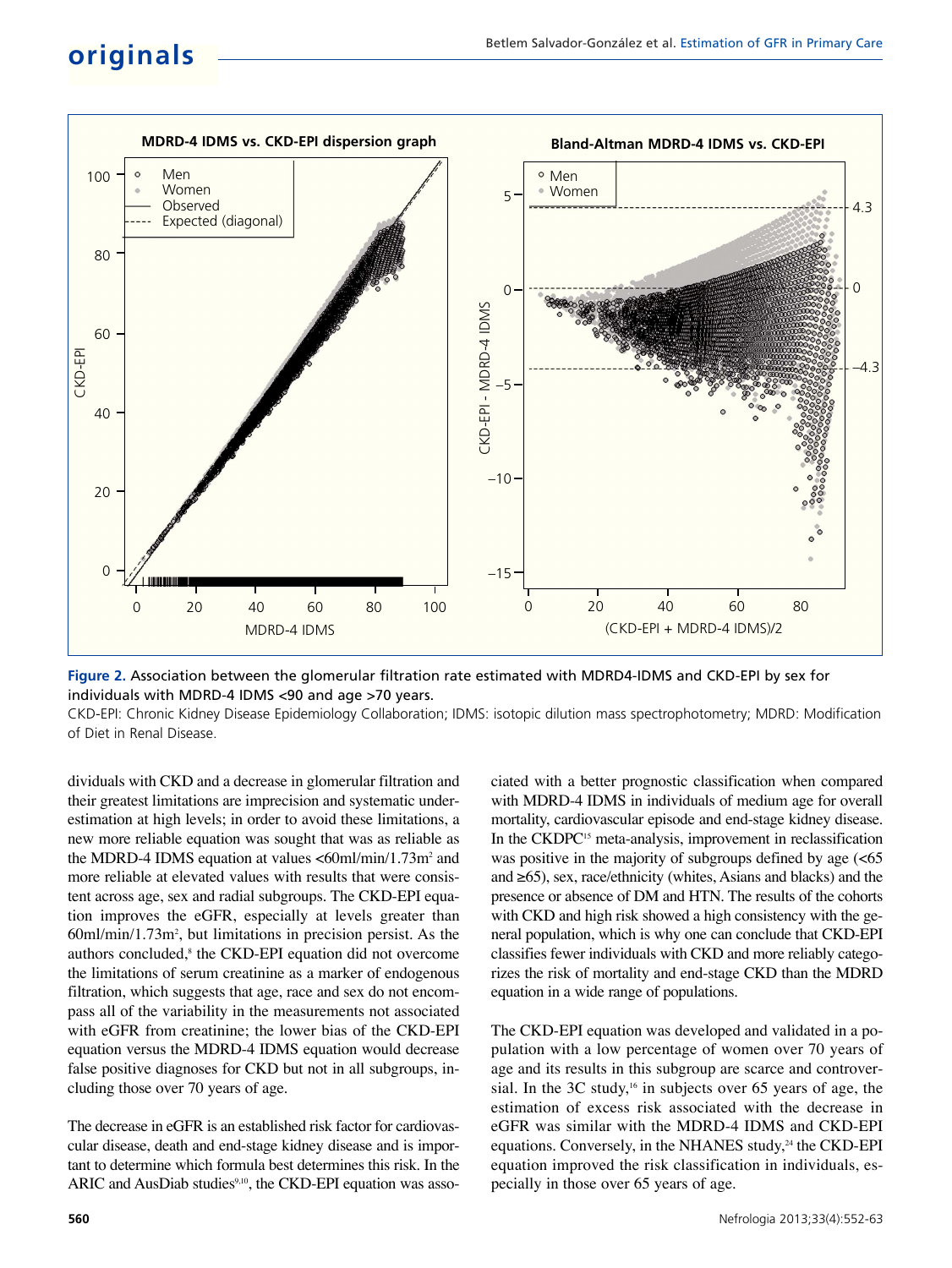#### **Table 6.** Prevalence of estimated glomerular filtration rate < 60 in different studies

| <b>Study</b>                         |                            |                     |             | eGFR < 60      |                  | <b>Reclassification from</b> |
|--------------------------------------|----------------------------|---------------------|-------------|----------------|------------------|------------------------------|
|                                      |                            |                     | <b>MDRD</b> | <b>CKD-EPI</b> | <b>Variation</b> | state 3 to stage 2           |
| <b>NHANES<sup>8</sup></b>            | $n = 15563$                | Overall             | 8.2 %       | 6.7 %          | $-18%$           | 43.5 %                       |
| $(> 20$ years                        | 53 % females               | Females             | 10.2 %      | 8.1 %          | $-21%$           |                              |
| general population)                  | Age $47 \pm 19$            | Males               | 6.2 %       | 5.4 %          | $-13%$           |                              |
|                                      |                            | 60-69 years         | 15.6 %      | 10.8 %         | $-31%$           |                              |
|                                      |                            | $\geq 70$ years     | 37.4 %      | 37.8 %         | $+0.01\%$        |                              |
| AusDiab <sup>10</sup>                | $n = 11182$                | Overall             | 7.8 %       | 5.8 %          | $-26%$           | 25 %                         |
| (> 25 years general                  | 55.2 %                     | Females             | 9.5 %       | 6.6 %          | $-31%$           |                              |
| population)                          | females                    | Males               | 5.9%        | 5.0 %          | $-15%$           |                              |
|                                      | Age $51.5 \pm 14.5$        |                     |             |                |                  |                              |
| CKDPC meta-analysis <sup>15</sup>    | $n = 940366$               |                     |             |                |                  |                              |
| $($ 18 years $)$                     | 57 % females               | General population  | 8.7%        | 6.3%           | $-28%$           | 34.7 %                       |
|                                      | Age 43                     |                     |             |                |                  |                              |
|                                      | $n = 151494$               |                     |             |                |                  |                              |
|                                      | 59 % females               | High risk           | 17.7 %      | 14.6 %         | $-18%$           | 26.3 %                       |
|                                      | Age 49                     |                     |             |                |                  |                              |
| 3 Ciudades <sup>16</sup>             | $n = 8705$                 | Overall             | 13.7 %      | 12.9 %         | $-6%$            | 9.8 %                        |
| (> 65 years general                  | 60.5 % females             | Females             | 14.7 %      | 13.0 %         | $-12%$           |                              |
| population)                          | Age $74.3 \pm 5.5$         | Males               | 12.1 %      | 12.7 %         | $+5%$            |                              |
| O'Callaghan et al. <sup>17</sup>     | $n = 175671$               | Overall             | 15.7 %      | 14.5 %         | $-8%$            | 11.1 %                       |
| (> 18 years seen in                  |                            | Females 60-69 years | 15.9 %      | 10.8 %         | $-32%$           |                              |
| primary care)                        |                            | Males 60-69 years   | 10.6 %      | 8.6 %          | $-19%$           |                              |
|                                      |                            | Females > 70 years  | 41.3 %      | 41.2 %         | $-0.002%$        |                              |
|                                      |                            | Males > 70 years    | 33.3 %      | 35.5 %         | $+7%$            |                              |
| Carter et al. <sup>18</sup>          | $n = 174448$               | Overall             | 19 %        | 17.2 %         | $-10%$           |                              |
| (> 18 years seen in                  | 54.7 % females             | < 70 years          | 7.7 %       | 4.8 %          | $-38%$           |                              |
| primary care)                        | Median age 62<br>$(49-74)$ | $\geq$ 70 years     | 41.1 %      | 41 %           | $-0.003%$        |                              |
| AKDN <sup>a19</sup>                  | $n = 1010988$              | Overall             | 9.2%        | 7.3 %          | $-21%$           | 30.8 %                       |
| (> 18 years. provincial              |                            |                     |             |                |                  |                              |
| laboratory record)                   |                            |                     |             |                |                  |                              |
| Esteve Poblador et al. <sup>20</sup> | $n = 20000$                | Overall             | 33.1 %      | 32.3 %         | $-2\%$           | 7.5 %                        |
| (creatinine measuremalest            | 51 % females               | Females             | 33.8 %      | 32.6 %         | $-4%$            |                              |
| in the hospital)                     | Age $73.5 \pm 8.3$         | Males               | 32.1 %      | 32 %           | $-0.3%$          |                              |
| Elorza-Ricart et al. <sup>21</sup>   | $n = 447140$               | Overall             | 14.1 %      | 12.3 %         | $-13%$           | 21 %                         |
| (20-29 years seen in                 | 58.7 % females             | < 70 years          | 5.3 %       | 2.8 %          | $-47%$           | 52.8 %                       |
| primary care)                        | Age $56.6 \pm 48.8$        | $\geq$ 70 years     | 35 %        | 35 %           | $0\%$            | 5.7 %                        |

a It soes not include eGFR <15.

AKDN: Alberta Kidney Disease Network; CDK-EPI: Chronic Kidney Disease Epidemiology Collaboration; CKDPC: Chronic Kidney Disease Prognosis Consortium; eGFR: estimated glomerular filtration rate; MDRD: Modification of Diet in Renal Disease; NHANES: National Health and Nutrition Examination Survey.

The strong points of the study are the creatinine measurements done in a single laboratory by a standardized method with a well-defined population and a large number of individuals over the age of 60. In addition, as this is a study performed in PC according to routine clinical practice, it allows for the true impact of the use of one eGFR formula or another to be evaluated.

No reference method for eGFR was used in our study. This may be considered a limitation, though the primary objective of the study was not to evaluate the precision of eGFR but rather to study the differences between both equations. Another limitation of the study is that the diagnosis of eGFR <60 was done using a single creatinine measurement, though this is common in epidemiological studies. Finally,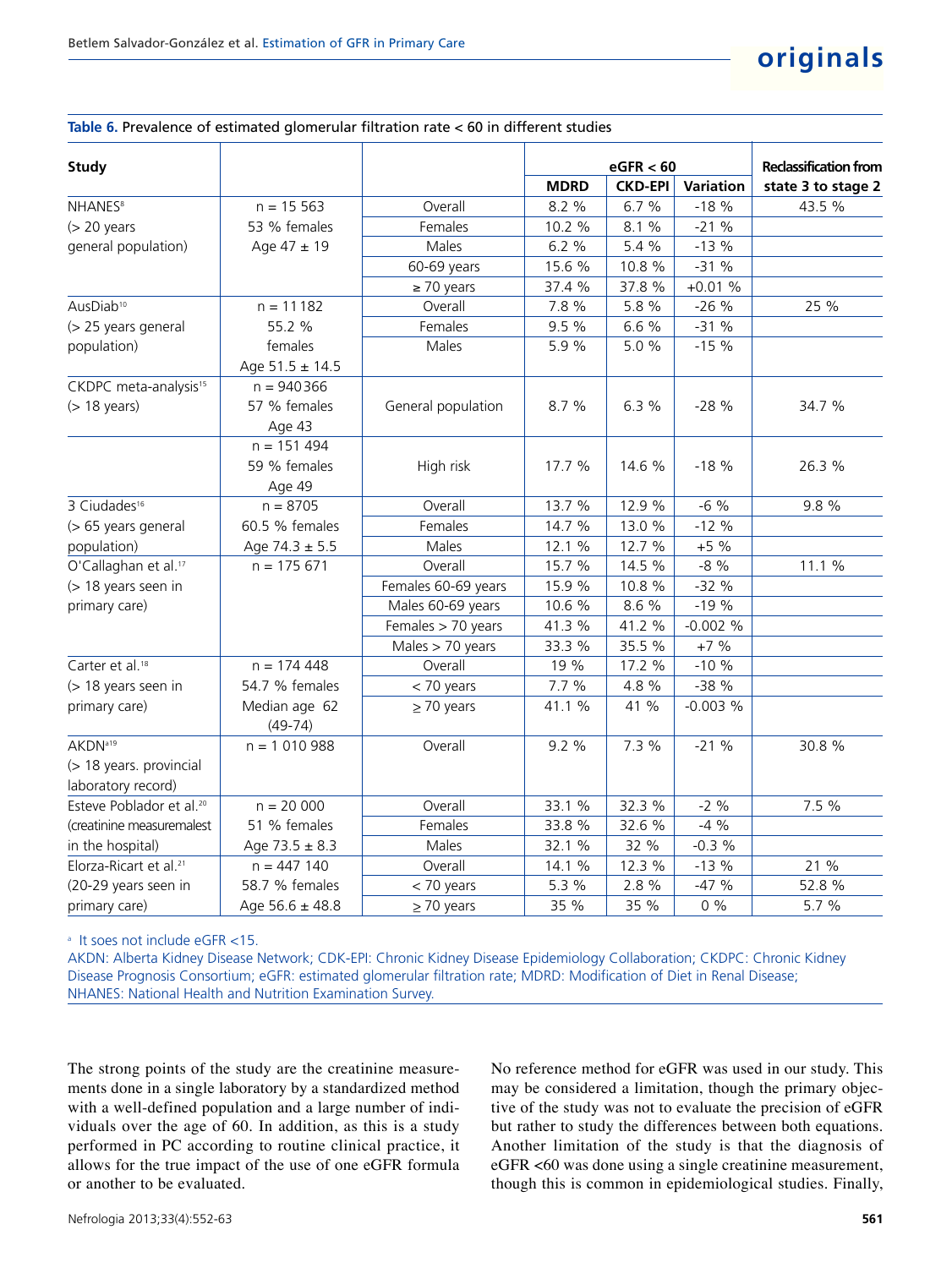## **originals**

the race variable was not taken into account, though Caucasian race predominates in our area and especially in this age group.

While there is currently no optimal formula for eGFR, the majority of studies note that CKD-EPI may be more useful for reducing false positives in the diagnosis of CKD and it has better prognostic ability for risk of death and end-stage kidney disease; its use in PC would avoid classifying healthy individuals as "sick" and reduce prescribing of medications to reduce the supposed increased cardiovascular risk, as well as allow for improved management of prospective risk in individuals with CKD. However, our study also indicates that there are no great differences between the two equations in individuals over 70 years of age. Follow-up in our cohort may provide new data in the future.

## **Acknowledgements**

This study was financed by the Carlos III Institute/Healthcare Research Fund (PI11/02220).

Special thanks to IDIAP J Gol for their management of the project, and to Lola Valero, from the Technical Section at DAP Costa de Ponent, for extracting the data.

## **Conflicts of interest**

The authors declare that they have no conflicts of interest related to the contents of this article.

## **REFERENCES**

- 1. National Kidney Foundation. K/DOQI clinical practice guidelines for chronic kidney disease: evaluation, classification, and stratification. Am J Kidney Dis 2002;39(2 Suppl 1):S1-266.
- 2. Go AS, Chertow GM, Fan D, McCulloch CE, Hsu CY. Chronic kidney disease and the risks of death, cardiovascular events, and hospitalization. N Engl J Med 2004;351:1296-305.
- 3. The Chronic Kidney Disease Prognosis Consortium. Association of estimated glomerular filtration rate and albuminuria with all-cause and cardiovascular mortality: a collaborative meta-analysis of general and high risk population cohorts. Lancet 2010;375:2073- 81.
- 4. van der Velde M, Matsushita K, Coresh J, Astor BC, Woodward M, Levey A, et al. Lower estimated glomerular filtration rate and higher albuminuria are associated with all-cause and cardiovascular mortality. A collaborative meta-analysis of high-risk population cohorts. Kidney Int 2011;79(12):1341-52.
- 5. Levey AS, Bosch JP, Lewis JB, Greene T, Rogers N, Roth D. A more accurate method to estimate glomerular filtration rate from serum creatinine: a new prediction equation. Modification of Diet in Renal Disease Study Group. Ann Intern Med 1999;130:461-70.
- 6. Levey AS, Coresh J, Greene T, Stevens LA, Zhang YL, Hendriksen S, et al. Using standardized serum creatinine values in the modification of diet in renal disease study equation for estimating glomerular filtration rate. Ann Intern Med 2006;145:247-54.
- 7. Stevens LA, Coresh J, Deysher AE, Feldman HI, Lash JP, Nelson R, et al. Evaluation of the MDRD Study equation in a large diverse population. J Am Soc Nephrol 2007;18(10):2749-57.
- 8. Levey AS, Stevens LA, Schmid CH, Zhang YL, Castro AF 3rd, Feldman HI, et al. A new equation to estimate glomerular filtration rate. Ann Intern Med 2009;150(9):604-12.
- 9. Matsushita K, Selvin E, Bash LD, Astor BC, Coresh J. Risk implications of the new Epidemiology Collaboration (CKD-EPI) equation compared with the MDRD Study equation for estimated GFR: the Atherosclerosis Risk in Communities (ARIC) study. Am J Kidney Dis 2010;55(4):648-59.
- 10. White SL, Polkinghorne KR, Atkins RC, Chadban SJ. Comparison of the prevalence and mortality risk of CKD in Australia using the CKD Epidemiology Collaboration (CKDEPI) and Modification of Diet in Renal Disease (MDRD) Study GFR estimating equations: The AusDiab (Australian Diabetes, Obesity anand Lifestyle) Study. Am J Kidney Dis 2010;55(4):660-70.
- 11. Stevens LA, Schmid CH, Greene T, Zhang YL, Beck GJ, Froissart M, et al. Comparative performance of the CKD Epidemiology Collaboration (CKD-EPI) and the Modification of Diet in Renal Disease (MDRD) Study equations for estimating GFR levels above 60 mL/min/1.73 m2. Am J Kidney Dis 2010;56:486-95.
- 12. Levey AS, Stevens LA. Estimating GFR using the CKD Epidemiology Collaboration (CKD-EPI) creatinine equation: more accurate GFR estimates, lower CKD prevalence estimates, and better risk predictions. Am J Kidney Dis 2010;55(4):622-7.
- 13. Welch MJ, Cohen A, Hertz HS, Ng KJ, Schaffer R, Van Der Lijn P, et al. Determination of serum creatinine by isotope dilution mass spectrometry as a candidate definitive method. Anal Chem 1986;58:1681-5.
- 14. Levey AS, de Jong PE, Coresh J, El Nahas M, Astor BC, Matsushita K, et al. The definition, classification, and prognosis of chronic kidney disease: a KDIGO Controversies Conference report. Kidney Int 2011;80(1):17-28.
- 15. Matsushita K, Mahmoodi BK, Woodward M, Emberson JR, Jafar TH, Jee SH, et al.; for the Chronic Kidney Disease Prognosis Consortium. Comparison of risk prediction using the CKD-EPI equation and the MDRD study equation for estimated glomerular filtration rate. JAMA 2012;307(18):1941-51.
- 16. Stengel B, Metzger M, Froissart M, Rainfray M, Berr C, Tzourio C, et al. Epidemiology and prognostic significance of chronic kidney disease in the elderly-the Three-City prospective cohort study. Nephrol Dial Transplant 2011;26(10):3286-95.
- 17. O'Callaghan CA, Shine B, Lasserson DS. Chronic kidney disease: a large-scale population-based study of the effects of introducing the CKD-EPI formula for eGFR reporting. BMJ Open 2011;1(2):e000308.
- 18. Carter JL, Stevens PE, Irving JE, Lamb EJ. Estimating glomerular filtration rate: comparison of the CKD-EPI and MDRD equations in a large UK cohort with particular emphasis on the effect of age. QJM 2011;104(10):839-47.
- 19. Matsushita K, Tonelli M, Lloyd A, Levey AS, Coresh J, Hemmelgarn